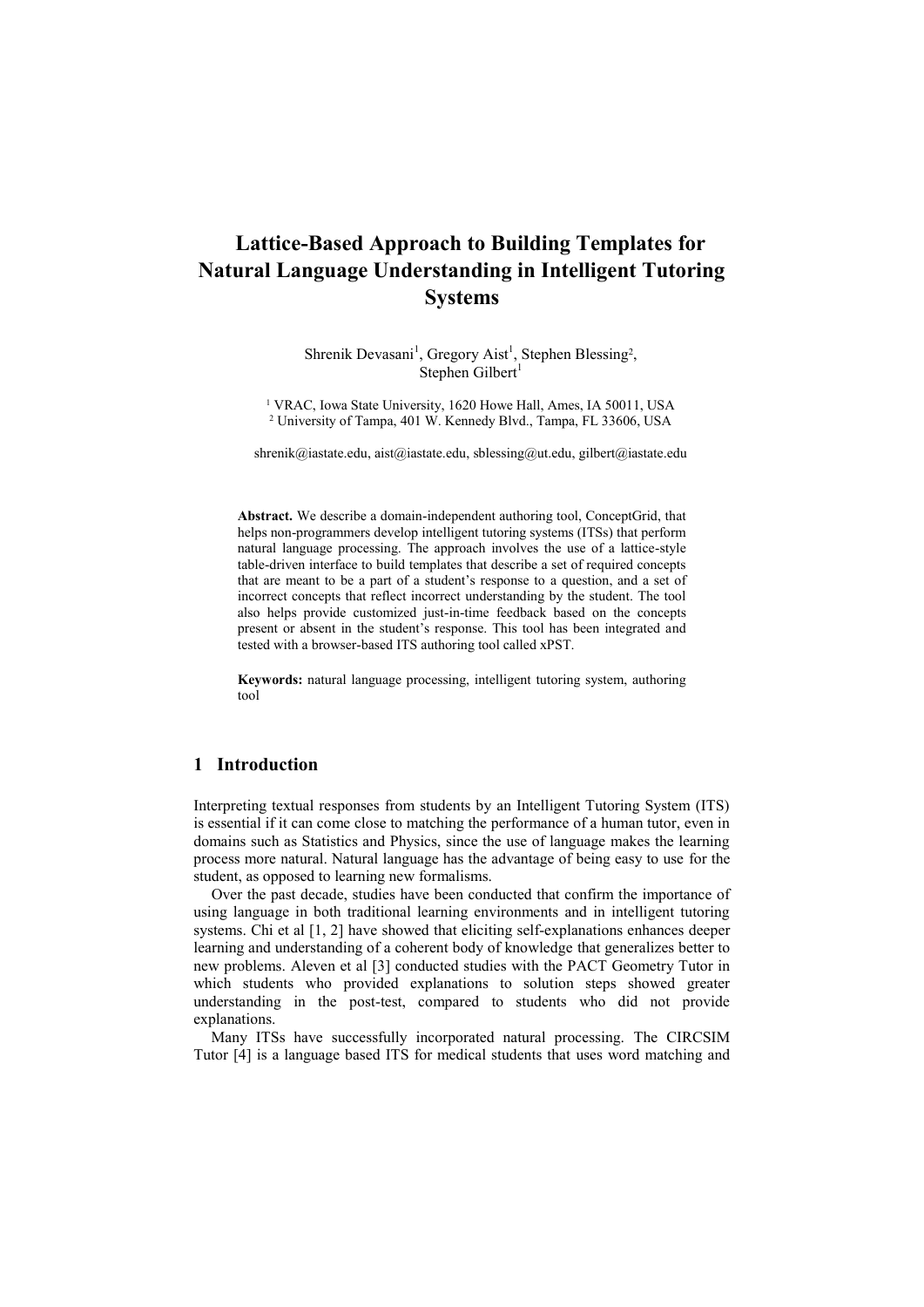finite state machines to process students' natural language input. Rus et al [5] have described an approach of evaluating answers by modeling it as a textual entailment problem. Intelligent tutoring systems such as the AutoTutor [6] and Summary Street [7] use Latent Semantic Analysis (LSA) [8] to evaluate student answers, a technique that uses statistical computation and is based on the idea that the aggregate of all the word contexts in which a word appears determines the similarity of meaning of words to each other. The problem with LSA is that it does not encode word order and it cannot always recognize negation. Another problem with LSA is that it scores students' responses only based on how well it matches the ideal answer, and cannot point out what exactly is wrong with an incorrect response.

Though ITSs today use a variety of techniques to provide support for natural language understanding, user-programming of NLP in ITSs is not common with authoring toolkits. The various techniques described here do not give sufficient power to non-programmers as the NLP is left to expert developers or to machine learning algorithms, and the user is more likely to focus on tutoring strategies. Our approach addresses these issues.

## **2 The ConceptGrid Approach**

ConceptGrid is intended to be used by tutor authors with little or no programming experience. The most crucial aspect about developing an authoring tool that can be used by non-programmers is managing the trade-off between its ease of use and its expressive power. Keeping this in mind, ConceptGrid has been designed such that its ease of use and expressiveness lie between that of simple word matching approaches and complex approaches such as those that use complex machine learning algorithms.

The tutor author develops the natural language understanding component for a tutor by breaking down the expected response to a question into specific concepts. The author then builds templates that describe a set of required concepts (that are meant to be a part of student"s response to a question) and a set of incorrect concepts (that reflect incorrect understanding by the student). Every template is mapped to a single user-defined concept name. Since a student can describe a single concept in various forms, several templates can be used to describe different representations of a single concept, in order to recognize and provide feedback to a wider range of student responses (both correct and incorrect). Thus, there is a one-to-many relationship between concepts and templates.

A template consists of one or more atomic checktypes, or check functions, that evaluate a student's input. These particular atomic checktypes are based on wellknown algorithms and distance measures. The word "atomic" refers to the fact that these checktypes can be applied to a single word only. The set of atomic checktypes have been described in Table 1.

Apart from these atomic checktypes, we have two more checktypes that help make the template more expressive:  $Any(n_1, n_2)$  and Not(n, 'direction', word list). The checktype "Any" matches any sequence of words that is at least  $n_1$  words long and at most  $n_2$  words. It helps account for words that are not explicitly accounted for using the other checktypes. The "Not" checktype takes care of negation. It makes sure that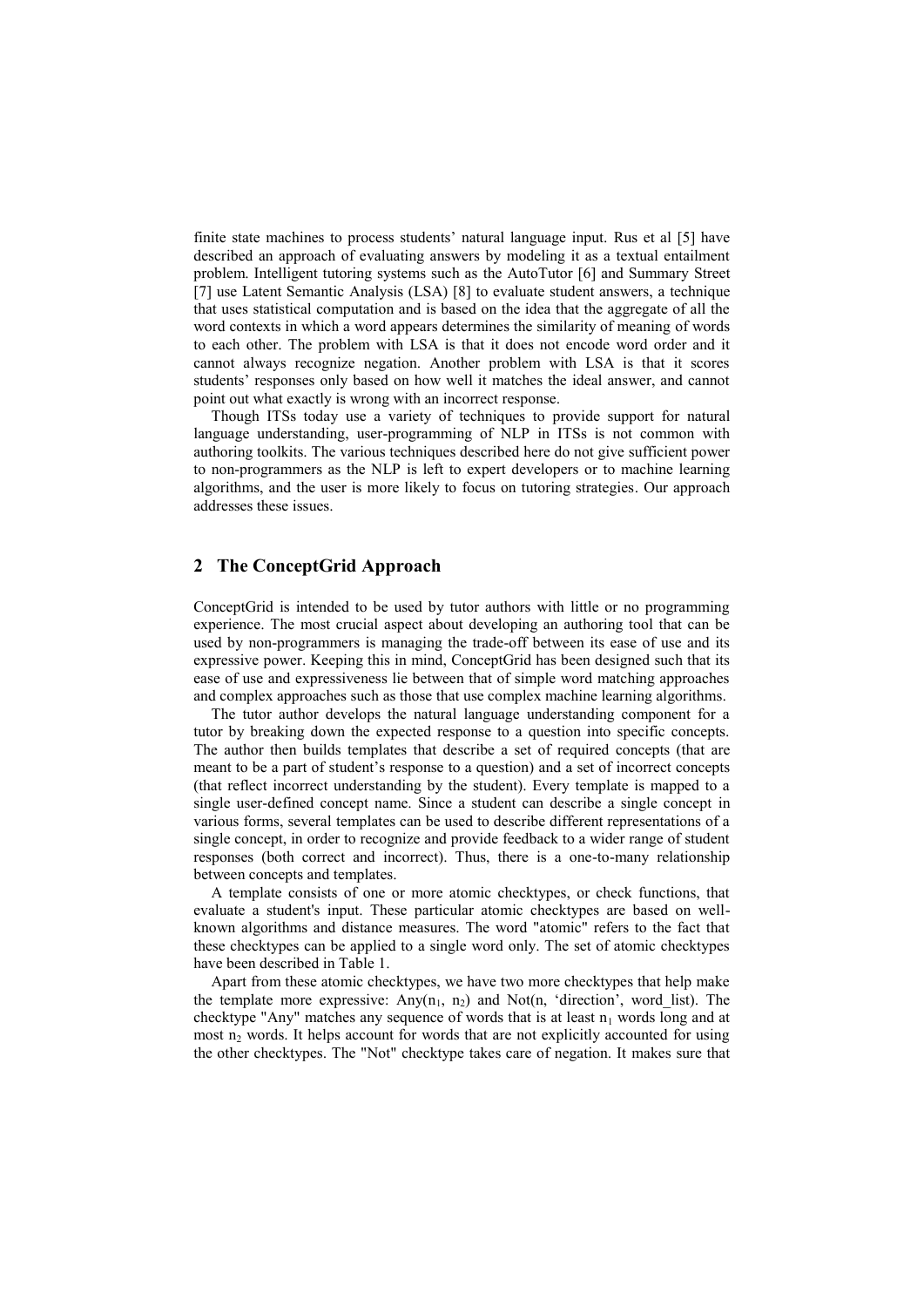the n words appearing to the left or right (specified by "direction") of the word following the checktype do not match the words mentioned in "word\_list".

**Table 1.** Atomic checktypes used in designing a template.

| Checktype                    | Description                                                                                                                                |
|------------------------------|--------------------------------------------------------------------------------------------------------------------------------------------|
| Exact(word list)             | Returns true if a literal character-by-character word match<br>with any of the words in word list is found                                 |
| Almost(word list)            | Returns true if a literal match, after ignoring vowels, with<br>any of the words in word list is found                                     |
| Levenshtein $(n, word$ list) | Returns true if the least Levenshtein distance between a<br>word in word list and matched word is $\leq n$                                 |
| Hamming(n, word list)        | Returns true if the least Hamming distance between a<br>word in word list and matched word is $\leq n$                                     |
| Soundex(word list)           | Returns true if a Soundex match with any of the words in<br>word list is found                                                             |
| Synonym (word list)          | Returns true if an exact match with any of the words in<br>word list or its synonyms (from WordNet) is found                               |
| Stemmer(word list)           | Returns true if a literal match with the stem of the matched<br>word, with any of the words in word list is found (uses<br>Porter Stemmer) |

The checktypes Synonym and Stemmer can be nested within other atomic checktypes to make them more powerful. Levenshtein(Synonym("interface"),1), for example, captures the idea that any synonym of the word "interface" is fine, even if it has a spelling mistake.

When the student misses out on a subset of the required concepts, or mentions a subset of incorrect concepts, customized feedback can be given that points out the issue.

## **3 The ConceptGrid Interface**

The web-based interface is designed to allow the user to create templates that describe both required and incorrect concepts, and mention the feedback that needs to be given.

To simplify the process of constructing templates, we have a lattice-style tabledriven interface for entering the template"s checktypes and the corresponding parameters (Figure 1). A new template is created either by entering the dimensions of the table or by entering a sample response, from which a table is created and initialized. The table consists of a sequence of multi-level drop-down menus that represent the checktypes. The multiple levels help the author nest different checktypes. Each drop-down menu is associated with a specific number of textboxes that store the parameters associated with it. Each drop-down menu has several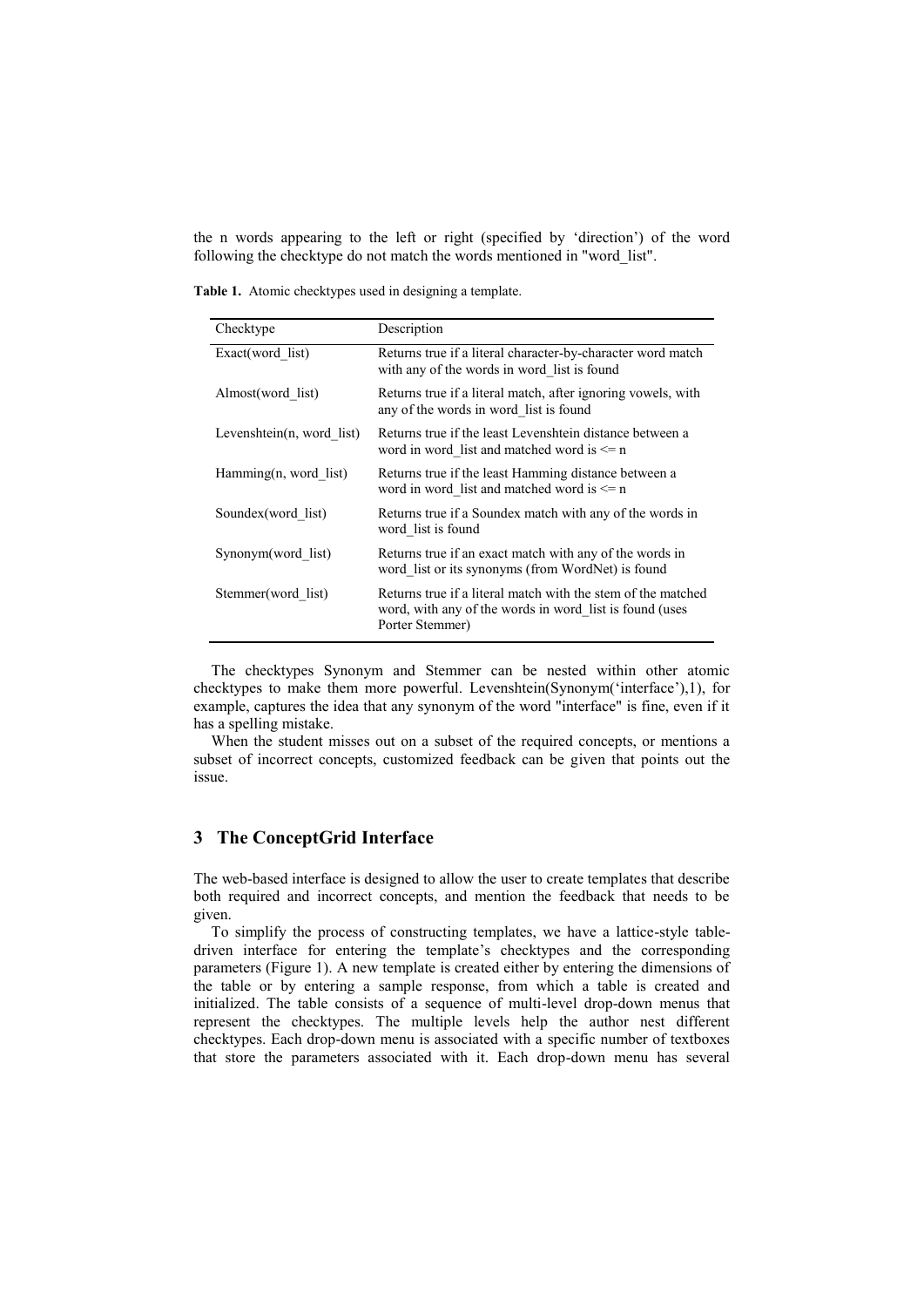textboxes below it that store the contents of the parameter "word\_list" associated with the corresponding checktype. The contingent approach of having the parameters dependent on the specific checktype provides a mild form of just-in-time authoring help. The user can navigate through the table just like a numerical spreadsheet and add or delete new rows and columns.

There are two sets of templates; the first describes required concepts and the second describes incorrect ones. Multiple templates can be mapped onto a single concept. Consider the following question in a statistics problem: "Based on your results, what do you conclude about the conditions of the music?" Let us assume that the correct answer to the question is "Reject the null hypothesis. There is a significant difference in memory recall between the rock music and no music conditions."

Some of the concepts that can be defined for the sample response mentioned above are described in Table 2.

| Concept Name           | Description                                                                                          |
|------------------------|------------------------------------------------------------------------------------------------------|
| Rejection-Correct      | Matches responses that correctly mention whether the<br>null hypothesis has to be rejected or not    |
| Rejection-Incorrect    | Matches responses that incorrectly mention whether<br>the null hypothesis has to be rejected or not  |
| Significance-Correct   | Matches responses that correctly mention the<br>significance of the result of the statistical test   |
| Significance-Incorrect | Matches responses that incorrectly mention the<br>significance of the result of the statistical test |
| Ind-Variable-Mention   | Matches responses that explicitly mention the<br>independent variable (e.g. type of music)           |
| Dep-Variable-Mention   | Matches responses that explicitly mention the<br>dependent variable (e.g. memory recall)             |
| Conclusion-Correct     | Matches responses that have the correct conclusion of<br>the statistical test                        |
| Conclusion-Incorrect   | Matches responses that have the incorrect conclusion<br>of the statistical test                      |

**Table 2.** Examples of concepts. Conclusion-Correct and Conclusion-Incorrect look at the holistic response and the rest look at the sub-components of the response.

| $\blacktriangledown$ |            |        | X |                                                    | X |                   | X |      | X           |      |
|----------------------|------------|--------|---|----------------------------------------------------|---|-------------------|---|------|-------------|------|
|                      | <b>Not</b> |        |   | $\vert 2 \vert$ <- Levenshtein $\vert 1 \vert$ Any |   | ▼ 0 2 Levenshtein |   | $+1$ | Levenshtein | $-2$ |
| X                    | fail       | reject |   |                                                    |   | null              |   |      | hypothesis  |      |
| Χ                    | not        |        |   |                                                    |   |                   |   |      |             |      |
|                      |            |        |   |                                                    |   |                   |   |      |             |      |

**Fig. 1.** The lattice-style table-driven interface of ConceptGrid. The template represents the concept "Rejection-Correct", described in Table 2.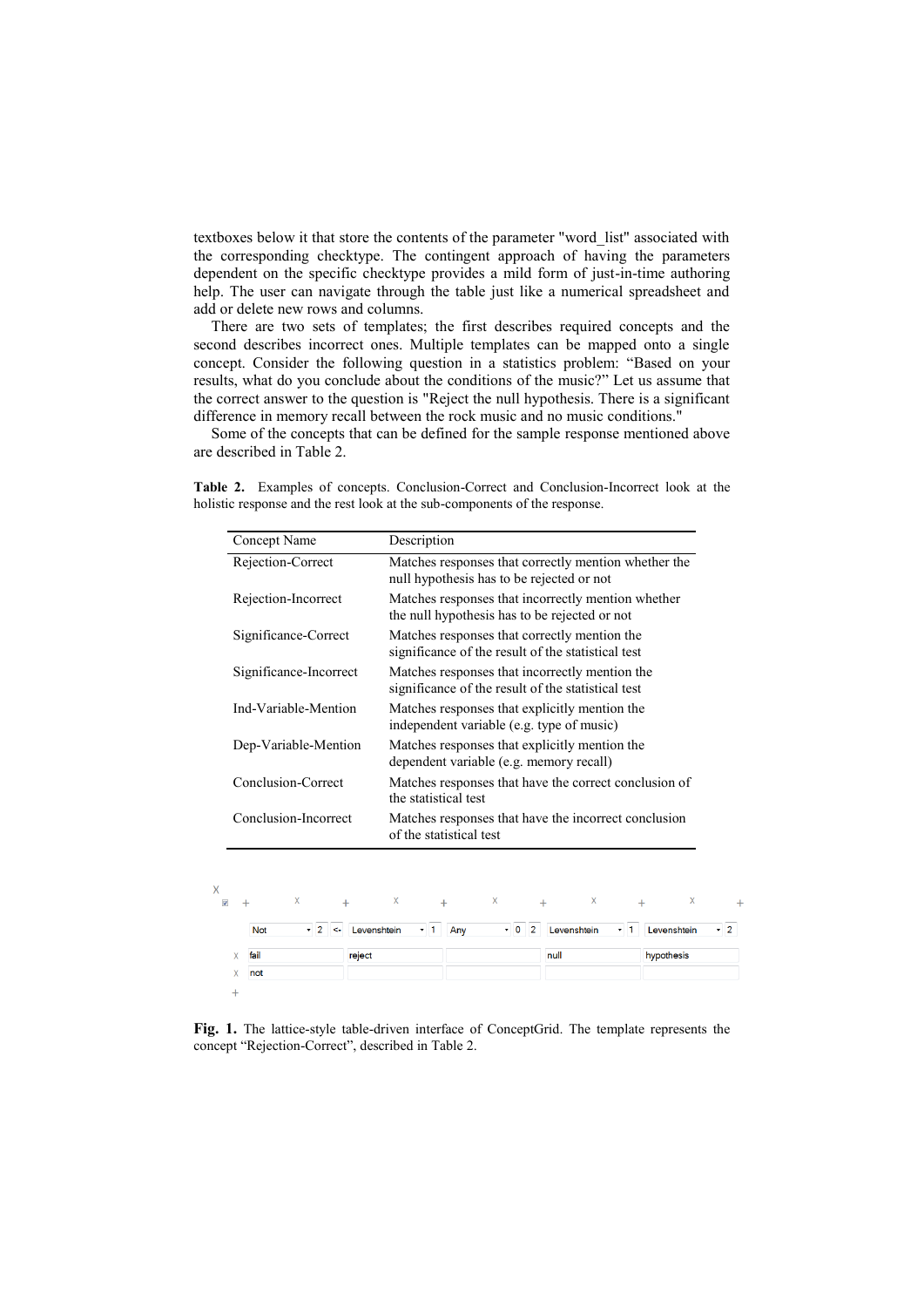The tutor author then can design a ternary truth table called the Feedback Table (Figure 2) where he or she can enter the feedback that is to be given to the students, based on the truth values of the concepts: true – concept present (green check), false – concept absent (red  $X$ ), or don't care (yellow dash). The author enters the values of the truth table through tri-state checkboxes. Feedback can be entered for both the absence of required concepts and presence of incorrect ones.

The Feedback Table helps provide feedback in a simple manner for seemingly complicated issues, such as an inconsistent statement (the last row of the Feedback Table in Figure 2) in the example discussed.

| Correct | Incorrect Correct | Rejection Rejection Significance Significance Conclusion Conclusion<br><b>Incorrect</b> | Correct | <b>Incorrect</b> | Feedback                                                                              |
|---------|-------------------|-----------------------------------------------------------------------------------------|---------|------------------|---------------------------------------------------------------------------------------|
|         |                   |                                                                                         |         |                  | It does not look like you have correctly<br>mentioned the significance of the result. |
|         |                   |                                                                                         |         |                  | You have not mentioned if the null hypothesis<br>has to be accepted or rejected.      |
|         |                   |                                                                                         |         |                  | Your statements of rejection and significance<br>are not consistent with each other   |
|         |                   |                                                                                         |         |                  |                                                                                       |

**Fig. 2.** Feedback Table

There is a provision to create user-defined variables that can be used while building checktypes or mentioning the feedback. This approach helps re-use templates for similar questions. The author can also enter a set of stop words that will be filtered out from the student"s response prior to being processed.

Once the templates are designed and the feedback tables are filled, the author can test the templates with sample student responses. The output of the test mentions if the student"s response has matched the required concepts. If a match is not found, then it displays the feedback associated with that response. It also displays the truth values of all the concepts defined by the author.

#### **4 Algorithm and Implementation**

The implicit sequencing in the lattice approach means that the resulting complex checktypes are finite parsers. That is, progress through the lattice corresponds to progress left-to-right in processing the input.

The templates are represented internally as and-or trees. The algorithm involves a combination of recursion and memoization to efficiently process the input. Since the algorithm might need to backtrack many times, memoization helps speed up the processing by having function calls avoid repeating the calculation of results for previously processed inputs.

Our tool has been integrated with the Extensible Problem Specific Tutor (xPST) an open source authoring tool that is intended to enable non-programmers to create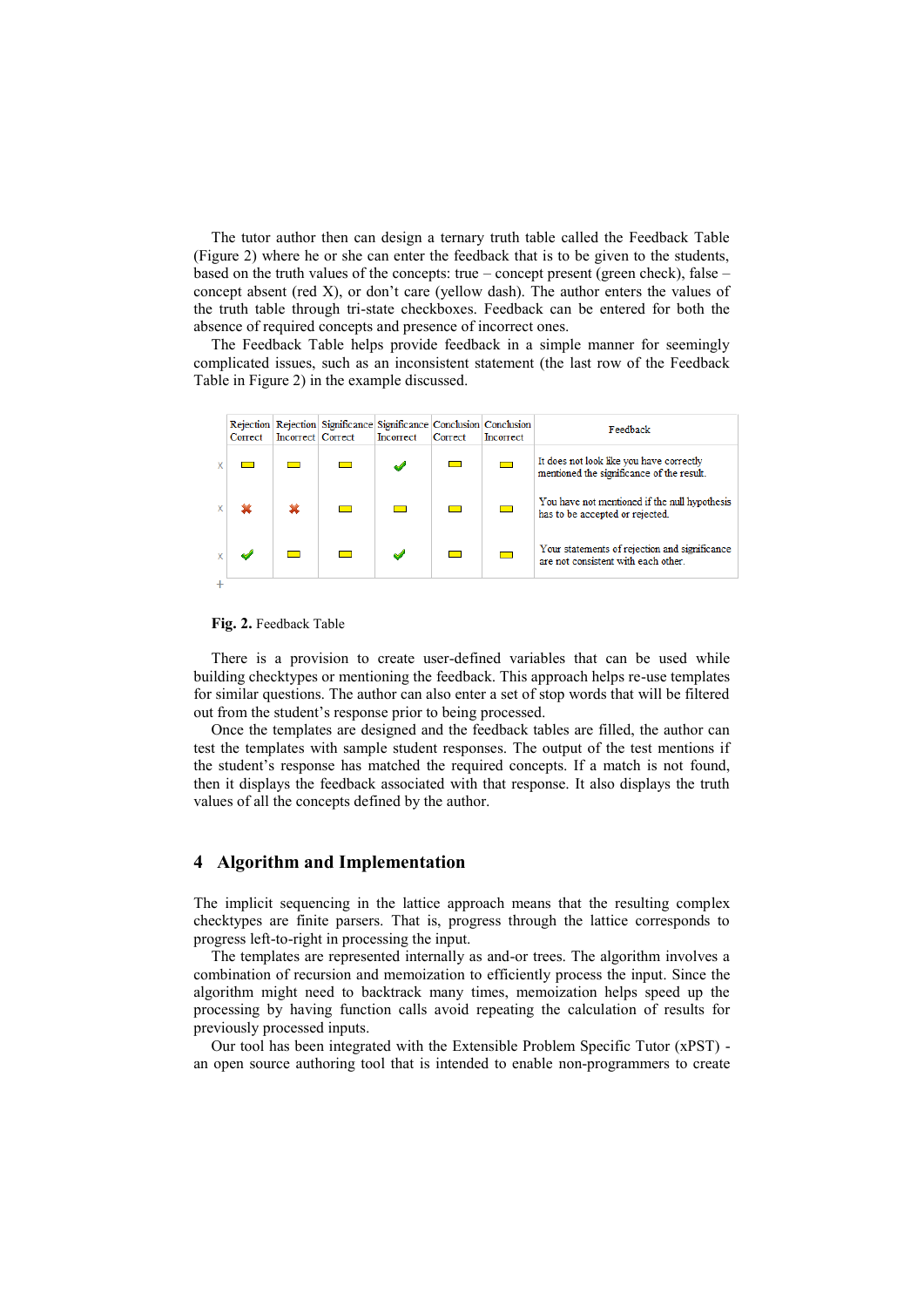ITSs on existing websites and software [9]. Though xPST is a text-based authoring tool, its syntax is not very-code like. ConceptGrid has been customized to generate "code" that is compatible with xPST"s syntax, based on the author's templates and Feedback Table, which can be then be inserted into any xPST file.

# **5 Results: The xSTAT Project**

The research question for this paper is whether ConceptGrid could enable an instructor to create a tutor that would score students' free response answers as accurately as he or she manually did. At this point, the question is purely a feasibility issue: can it be done with the ConceptGrid tool? We tested this issue as a part of the xSTAT project at University of Tampa, dedicated to developing an intelligent homework helper for statistics students [10].

For the xSTAT effort, six authors (3 instructors and 3 undergraduates) created multiple tutors each for college level statistics problems. The problems contained real-world scenarios with actual data, followed up by several questions for the student to answer. Each of the problems had a question at the end that asked students to enter the conclusion of the statistics test. To assess these problems, 6 were chosen out of the total pool of 74 and given to students as homework problems. All problems were solved on-line using a standard web browser. Half of the students received feedback on their answers via the xPST intelligent tutor (i.e., answers were marked as either correct or incorrect, and hints and just-in-time messages were displayed), and half did not (i.e., these students simply filled out the web-based form). It is worth noting that these tutors were created without ConceptGrid, so that authors had to explicitly enter the "xPST code" that represents the templates without a graphical user interface. Also, in the absence of visualization through the Feedback Table, subsets of missing and incorrect concepts had to be explicitly mentioned. This non-lattice approach was not very usable by non-programmers. This difficulty motivated the creation of the ConceptGrid lattice approach, which is computationally equivalent and designed to be much more usable by non-programmers.

In all, 41 students solved a total of 233 instances of the six problems across the homework. We built a corpus after collecting all student responses to the end question (both those with tutoring and without). The corpus had 554 unique responses to this final conclusion question across the six homework problems. This corpus includes multiple incorrect responses by the same student to the same problem if they were in the tutored condition. These responses were scored by an instructor and a teaching assistant based on the presence or absence of the concepts defined in Table 2. Then, a tutor author attempted to use ConceptGrid to produce templates that would score the 554 responses similar to those manual scores. The result of that work contained a total of 10 templates common to all six problems, to cover all concepts, except "Ind-Variable-Mention" and "Dep-Variable-Mention". The concepts "In-Variable-Mention" and "Dep-Variable-Mention" required a template each that was unique to each of the six problems. In all, there were 22 templates across all six problems.

Since the manner in which a template tries to match a student's response  $-$  a sequence of words is comparable to the manner in which a regular expression matches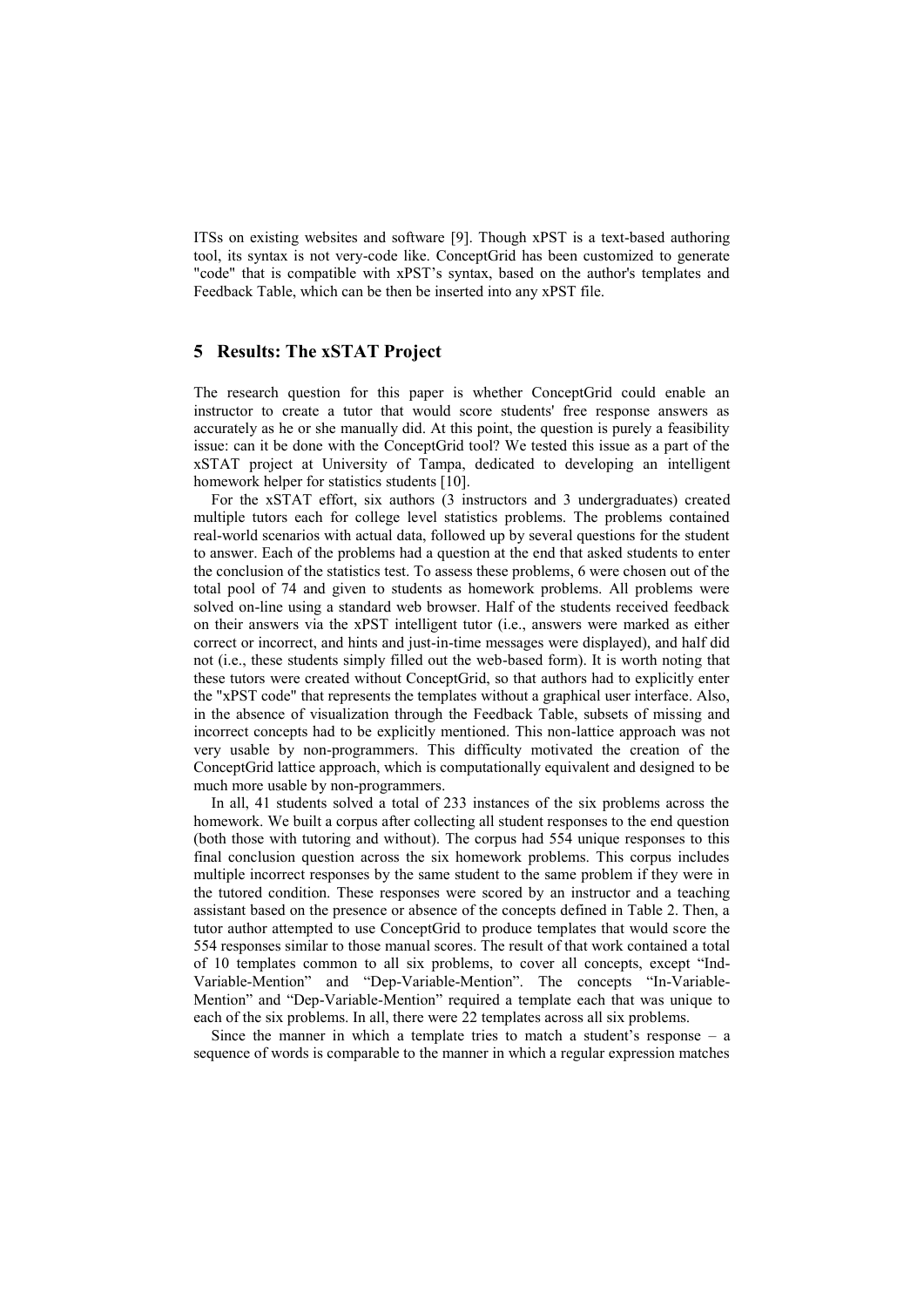a string, it might seem that the results have a lot of false negatives. But, since this approach tries to "understand" responses by looking for smaller concepts and key phrases with the help of checktypes rather than literal word matching, it is much more expressive. The results in Table 3 confirm this observation.

| Concept                | <b>False Positives</b> | <b>False Negatives</b> | Accuracy |
|------------------------|------------------------|------------------------|----------|
| Rejection-Correct      |                        | 34                     | 0.9368   |
| Rejection-Incorrect    | 6                      | 5                      | 0.9801   |
| Significance-Correct   |                        |                        | 0.9856   |
| Significance-Incorrect | 12                     |                        | 0.9765   |
| Ind-Variable-Mention   |                        | 3                      | 0.9928   |
| Dep-Variable-Mention   | 4                      | 3                      | 0.9874   |
| Conclusion-Correct     | 0                      | 24                     | 0.9567   |
| Conclusion-Incorrect   | 6                      | 0                      | 0.9892   |

**Table 3.** Results of the classification of 554 student responses using ConceptGrid

#### **6 Conclusions and Future Work**

We have described ConceptGrid, a tool that is intended to help non-programmers develop ITSs that perform natural language processing. It has been integrated into an ITS authoring tool called xPST. We tested it as a part of the xSTAT project and were able to approach the accuracy of human instructors in scoring student responses.

We would like to conduct a study that helps demonstrate that the ConceptGrid tool, a part of xPST, is actually feasible for non-programmers to use on a variety of tasks, as we have done for xPST's core authoring tool [11].

Currently, ConceptGrid does not support a dialogue between the student and tutor. It only evaluates student responses and gives just-in-time feedback. To support more extensive knowledge-construction dialogues, ConceptGrid responses would need to provide information required by the dialogue manager.

Our current approach is non-structural, i.e., it is focused on words and numerical analysis, rather than grammar and logic. The advantage with this approach is that it very simple for non-programmers to use, and is very effective in domains such as statistics where the student responses are expected to follow a general pattern. However, the ConceptGrid approach is domain-independent, one of its biggest advantages.

ConceptGrid could be extended to be structural as well, but that achievement might come at the cost of usability by non-programmers. To include structural matching, either the templates could nest by invoking other templates, or the atomic checktypes could include some checktypes that invoked structural matching. For nested concepts, we could define a concept and then use it within more complex concepts, in the following manner.

GreaterThan( $X, Y$ ) =  $X$  – "bigger" or "more" or "greater" – "than" – Y

WellFormedConclusion = GreaterThan("weight of the log", "weight of the twig")